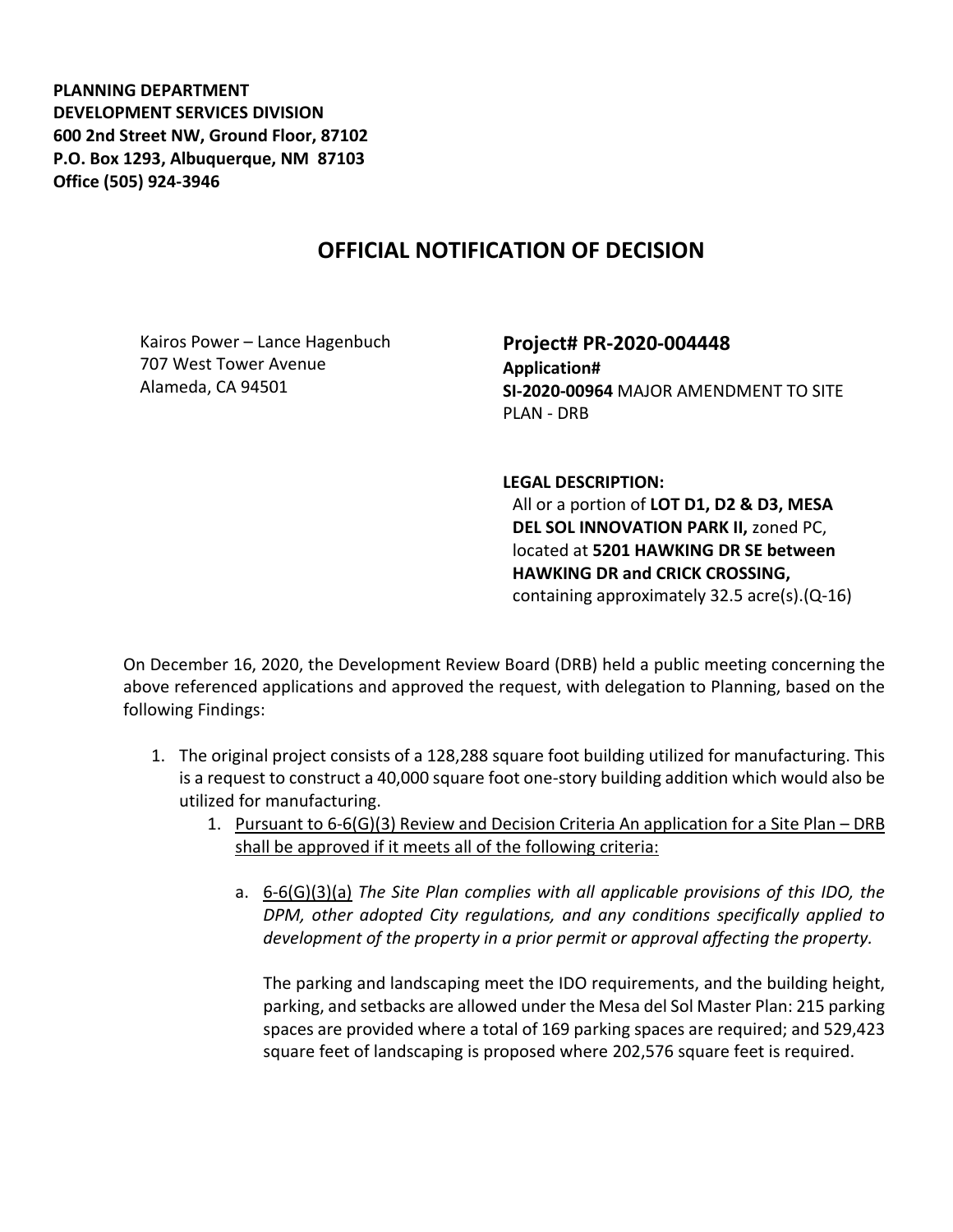*b.* 6-6(G)(3)(b) *The City's existing infrastructure and public improvements, including but not limited to its street, trail, drainage, and sidewalk systems, have adequate capacity to serve the proposed development, and any burdens on those systems have been mitigated to the extent practicable.* 

The site has access to a full range of urban services including utilities, roads and emergency services. Transportation determined that a TIS was not required for the project.

*c.* 6-6(G)(3)(c) *The Site Plan mitigates any significant adverse impacts on the surrounding area to the maximum extent practicable.* 

The existing development provides screening on the northern portion of the Site.

- 2. This site includes two Infrastructure Lists (IL). A revision to IL #2 was made at the December 16, 2020 DRB Meeting removing "HALF OF MEDIAN" under the "PUBLIC ROADWAY IMPROVEMENTS" section of the IL.
- 3. The City must record the Letter from the Fire Marshal submitted by the applicant.
- 4. The applicant provided the required notice as outlined in the IDO Table 6-1-1.
- 5. The proposed use is allowed within the PC zone district, and subject to the requirements of the Mesa del Sol Master Plan.

## **Conditions:**

- 1. This Site Plan is valid 5 years from DRB approval (12/16/2020). An extension may be requested prior to the expiration date.
- 2. Final sign-off is delegated to Planning for the recorded Infrastructure Improvements Agreement (IIA) for Infrastructure Improvements List #1.
- 3. The applicant will obtain final sign-off from Planning by February 16, 2021 or the case may be scheduled for the next DRB hearing and could be denied per the DRB Rules of Procedure.

APPEAL: If you wish to appeal this decision, you must do so within 15 days of the DRB's decision or by **DECEMBER 31, 2020.** The date of the DRB's decision is not included in the 15-day period for filing an appeal, and if the 15<sup>th</sup> day falls on a Saturday, Sunday or Holiday, the next working day is considered as the deadline for filing the appeal.